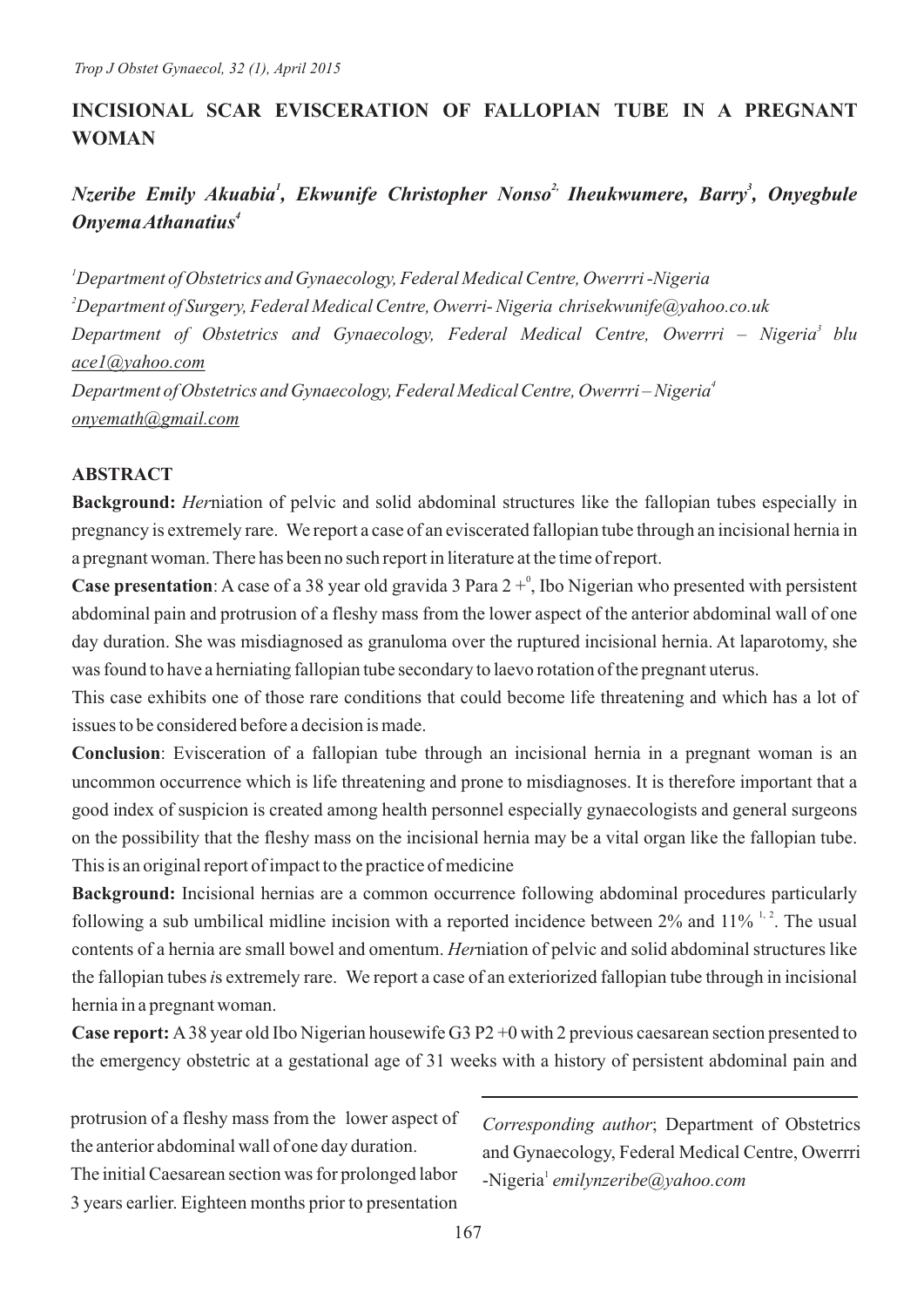she had had a repeat caesarean section on account of prolonged pre-labor rupture of membranes at 40 weeks 6days gestational age. This surgery was complicated with wound dehiscence and suppuration.

About 6 months prior to presentation, patient had noticed a swelling on the anterior abdominal wall along the lower part of the scar. This mass gradually increased in size and was reduced spontaneously on lying down. There was associated generalized pain. The pain had gradually progressed in intensity about 2 months prior to presentation. Two days prior to presentation she noticed a small wound at the summit of the swelling through which the fleshy mass later protruded. There was discharge from the mass but no fever. She felt fetal kicks.

The patient had no medical history of note apart from the two surgeries. There was no history of chronic cough or airway obstructive disease

Examination revealed an otherwise healthy gravid woman, 50kg, height 1.63m, BMI of  $18.8$ kg/M<sup>2</sup> She had a reddish exudating mass protruding through the sub umbilical scar on the anterior abdominal wall. There was generalized tenderness. Symphisio-fundal height was 29cm, singleton fetus with movement readily seen, in longitudinal lie and cephalic presentation. There was no organomegaly.

A provisional diagnosis of a ruptured incisional hernia with a fleshy mass.? granulation tissue (to rule out metatasis).This co-existed with a viable pregnancy.

She was co- managed by the surgical and obstetric units and even ultrasonography could nod clarify the diagnosis. On the second day of admission she became quite febrile 38.7°C despite antibiotic cover. Her results showed a haematocrit of 33%, all other test results were within normal except for significant hypokalamia and neutrophilia.

She had a laparotomy under general anesthesia after correction of electrolyte imbalance (hypokalamia) and administration of steroids for lung maturation. At surgery the protruding mass was reddish, exudating with slough all over and bled to contact or touch. The anterior abdominal wall was very thin with a very defective rectus sheath up to 20cm wide apart. The right fallopian tube was found partially torsed along with the ovaries and mesosalpinx. The uterus was found to have laevo-rotated on itself and thereby presenting the right fallopian to the incisional hernia.

An emergency caesarean section was decided on during the surgery because she had started having mild uterine contractions, has had two previous caesarean sections and was at risk of a wound break down if the rectus sheath are brought together without a mesh. She was delivered of a live female neonate who had an Apgar score of 7 in the first minute and 10 after 10 minutes. The baby was received by the paediatricians and subsequently admitted in the special care baby unit. The baby unfortunately died of complications of prematurity after 4 days.

Adrain was left in situ for 5 days. She has since been discharged home and was doing well during her postoperative review.

#### **DISCUSSION:**

When a fleshy mass is seen in or from an incisional hernia the differential diagnoses made usually range from suture granulomas to malignant tumors. Not so commonly, endometriomas/ endometriosis of the anterior abdominal wall have been described and are rarely considered a differential diagnosis of a mass from the incisional hernia<sup> $3, 4$ </sup>. One case in South Africa has been documented of fallopian tube herniating through the Pffanenstiel incisional hernia<sup>1</sup> and another reported in India of herniation through a surgical drain site  $\delta$  and another through a femoral hernia<sup>6</sup>. Fallopian tube herniation have also been reported in history to occur through the sciatic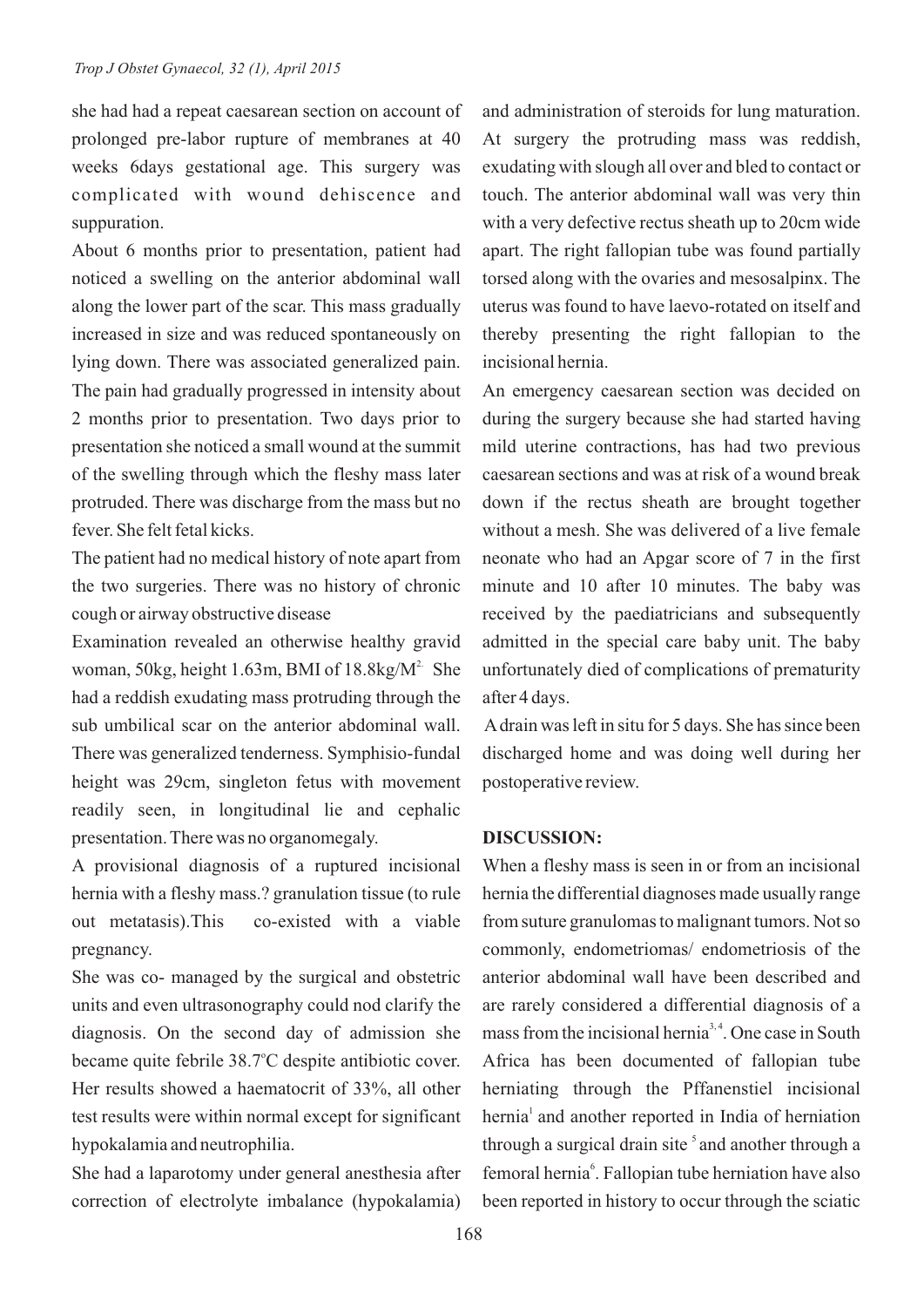hernia<sup>7</sup>, and even into the uterine cavity<sup>1,8.</sup>

Tubal herniation in a pregnant woman is particularly rare and reported cases were not found in literature. The closest similar report was that of herniation of a gravid uterine fundus through an incisional hernia in northern Nigeria<sup>9</sup>.

The fallopian tube is naturally positioned on the supero-lateral aspect of the uterus on two sides and in a pregnant patient is expected to occupy the lumbar region. However, in the event of dextro or laevorotation of the uterus, they may become a midline structures as occurred in the index case.

While an incisional hernia through a midline scar is commoner than from other sites, herniation of the fallopian tube in pregnancy through such a scar is quite rare due to the reasons adduced above. This necessitated this report, as the protruding inflamed fimbrial end of the tube could be easily misdiagnosed to as granulation tissue, endometrioma/ endometriosis of the incisional scar, or even a metastatic lesion on the anterior abdominal wall.

It is pertinent that a good index of suspicion exists. This is because with a misdiagnosis wrong management measures may be taken and this could be catastrophic. If simple excision biopsy of the lesion is done this would have led to amputation of the fimbrial end of the fallopian tube with the attendant reduction in fertility amongst other complications.

Even without the inadvertent amputation, the protrusion of the fallopian tube exposes it to infection and a possibility of incarceration /strangulation. This could lead to loss of the tubes and its function. The exteriorization of the fallopian tube also predisposes the patient to peritonitis as was the case with our patient and this could be life threatening both to the mother and the fetus.

However, at a G.A of 31 weeks, delivery leads to a case of severe prematurity with the attendant complications. In the presence of a mid trimester ongoing pregnancy, repair of the anterior abdominal

wall with simple apposition using a non absorbable suture was likely to fail particularly as she had very thin rectus abdominus muscles. Also, since she was already having some contractions, if delivery was not done and the contraction not aborted and following two previous caesarean section (the last one 18 months before presentation), there may have been need to return for caesarean during recovery stage following laparotomy. On the other hand if the contraction is successfully aborted, the patient would still be needing surgery (CS) done again barely 6 to 8 weeks after the first on account of having had 2 previous caesarean sections. The probability of successfully aborting the contraction following the laparotomy was slim. This created the dilemma of having to deliver the fetus at a GAof 31 weeks.

This case exhibits one of those rare conditions that could become life threatening and which has a lot of issues to be considered before a decision is made. Our patient already had the complications of electrolyte imbalance, infection and ischemia of the exteriorized fallopian tube.

Procedures for prevention of dextro/ laevo-rotation in pregnancy are not popular coupled with the thinness and divarification of our patient's anterior abdominal wall muscles. Usually repair of an infected /contaminated abdominal wall defect using an abdominal mesh has been widely reported to be safe but with less favorable long time durability $^{10}$ .

### **CONCLUSION**

Evisceration of a fallopian tube through an incisional hernia in a pregnant woman is an uncommon occurrence which is life threatening and prone to misdiagnoses. It is therefore important that a good index of suspicion is created.